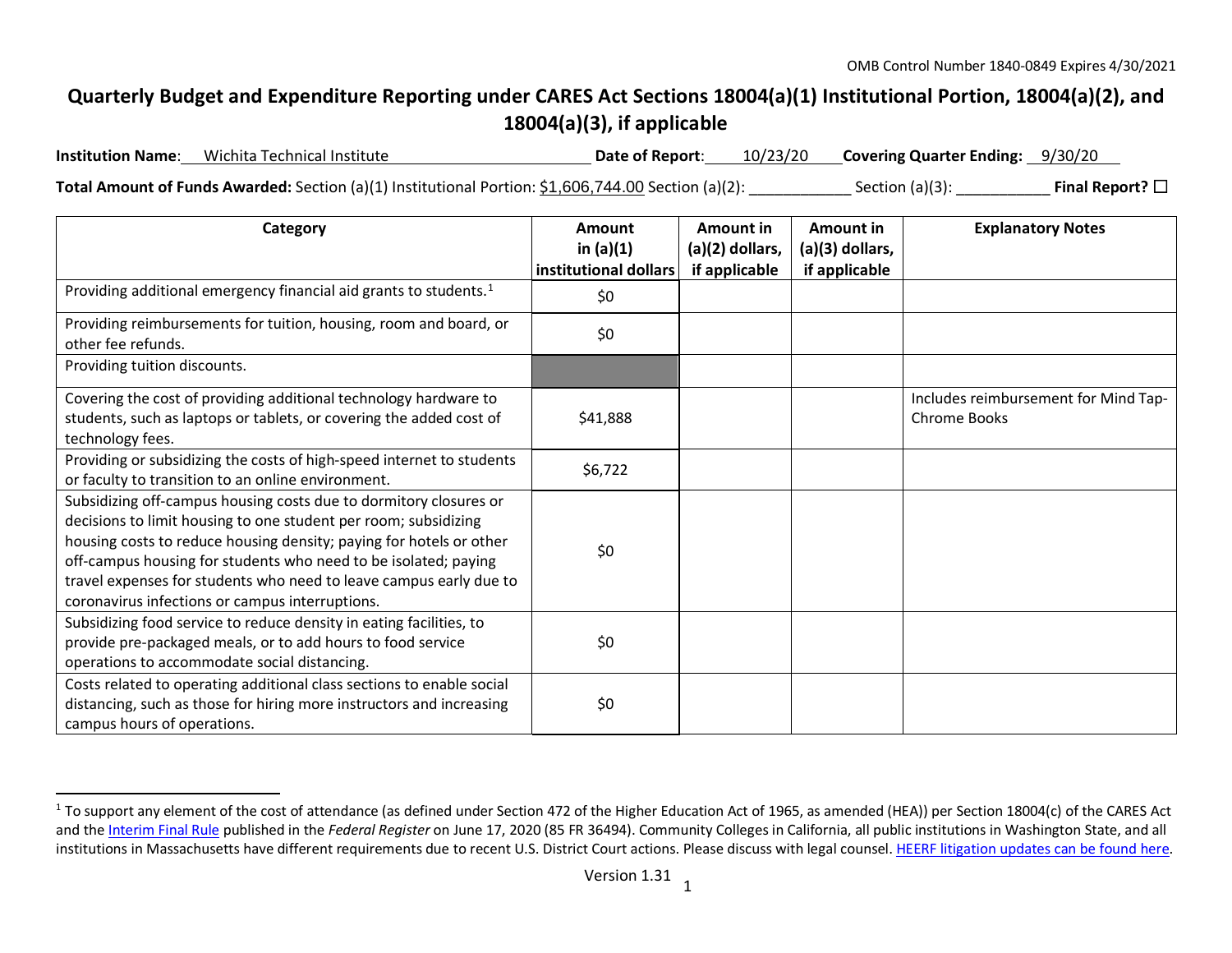<span id="page-1-2"></span><span id="page-1-1"></span><span id="page-1-0"></span>OMB Control Number 1840-0849 Expires 4/30/2021

| Category                                                                                                                                                                                                                                                                               | Amount<br>in $(a)(1)$ | Amount in<br>(a)(2) dollars, | Amount in<br>(a)(3) dollars, | <b>Explanatory Notes</b>                                |
|----------------------------------------------------------------------------------------------------------------------------------------------------------------------------------------------------------------------------------------------------------------------------------------|-----------------------|------------------------------|------------------------------|---------------------------------------------------------|
|                                                                                                                                                                                                                                                                                        | institutional dollars | if applicable                | if applicable                |                                                         |
| Campus safety and operations. <sup>2</sup>                                                                                                                                                                                                                                             | \$28,947              |                              |                              | Includes purchase of I Wave Air<br>purification system. |
| Purchasing, leasing, or renting additional instructional equipment<br>and supplies (such as laboratory equipment or computers) to reduce<br>the number of students sharing equipment or supplies during a<br>single class period and to provide time for disinfection between<br>uses. | \$0                   |                              |                              |                                                         |
| Replacing lost revenue due to reduced enrollment.                                                                                                                                                                                                                                      |                       |                              |                              |                                                         |
| Replacing lost revenue from non-tuition sources (i.e., cancelled<br>ancillary events; disruption of food service, dorms, childcare or other<br>facilities; cancellation of use of campus venues by other<br>organizations, lost parking revenue, etc.). <sup>3</sup>                   |                       |                              |                              |                                                         |
| Purchasing faculty and staff training in online instruction; or paying<br>additional funds to staff who are providing training in addition to<br>their regular job responsibilities.                                                                                                   | \$74,640              |                              |                              |                                                         |
| Purchasing, leasing, or renting additional equipment or software to<br>enable distance learning, or upgrading campus wi-fi access or<br>extending open networks to parking lots or public spaces, etc.                                                                                 | \$96,936              |                              |                              |                                                         |
| Other Uses of (a)(1) Institutional Portion funds. <sup>4</sup>                                                                                                                                                                                                                         | \$0                   |                              |                              |                                                         |

<sup>&</sup>lt;sup>2</sup> Including costs or expenses related to the disinfecting and cleaning of dorms and other campus facilities, purchases of personal protective equipment (PPE), purchases of cleaning supplies, adding personnel to increase the frequency of cleaning, the reconfiguration of facilities to promote social distancing, etc.

<sup>&</sup>lt;sup>3</sup> Including continuance of pay (salary and benefits) to workers who would otherwise support the work or activities of ancillary enterprises (e.g., bookstore workers, foodservice workers, venue staff, etc.).

 $4$  Please post additional documentation as appropriate and briefly explain in the "Explanatory Notes" section. Please note that costs for Section 18004(a)(1) Institutional Portion funds may only be used "to cover any costs associated with significant changes to the delivery of instruction due to the coronavirus, so long as such costs do not include payment to contractors for the provision of pre-enrollment recruitment activities; endowments; or capital outlays associated with facilities related to athletics, sectarian instruction, or religious worship."